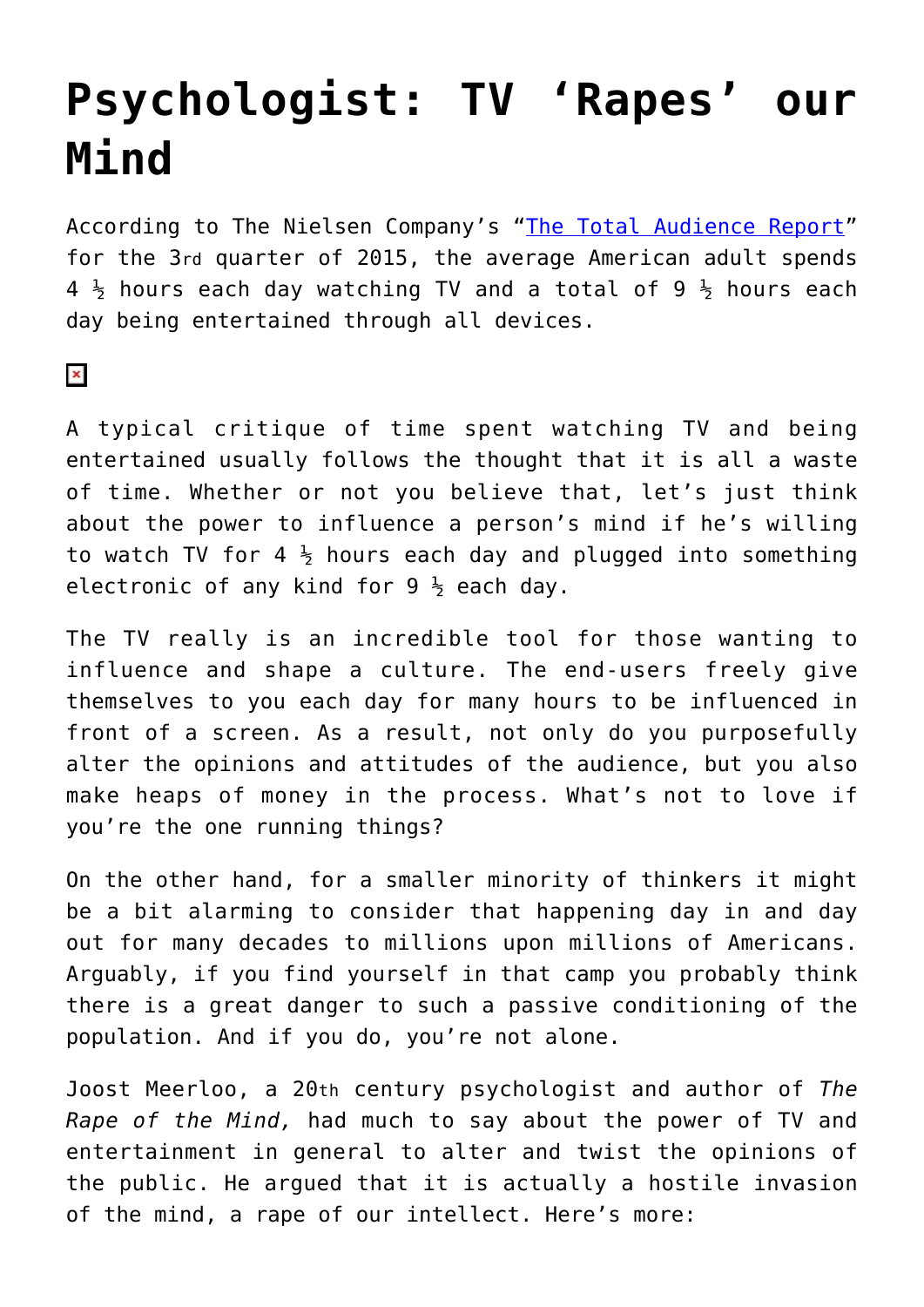"If we are to learn to protect our mental integrity on all levels, we must examine not only those aspects of contemporary culture which have to do directly with the struggle for power, but also those developments in our culture which, by dulling the edge of our mental awareness or by taking advantage of our suggestibility, can lead us into the mental death – or boredom – of totalitarianism. Continual suggestion and slow hypnosis in the wake of mechanical mass communication promotes uniformity of the mind and may lure the public into the 'happy era' of adjustment, integration, and equalization, in which individual opinion is completely stereotyped.

…

As in all mass media, we have to be aware of the hypnotizing, seductive action of any all-penetrating form of communication. People become fascinated even when they do not want to look on. We must keep in mind that every step in personal growth needs isolation, needs inner conversation and deliberation and a reviewing with the self. Television hampers this process and prepares the mind more easily for collectivization and cliché thinking. It persuades onlookers to think in terms of mass values. It intrudes into family life and cuts off the more subtle interfamilial communication.

…

All this may sound extreme. But the fact remains that any influence – overt or concealed, well- or ill-intentioned – which reduces our alertness, our capacity to face reality, our desire to live as active, acting individuals, to assume responsibility and to face up to danger, takes from us some part of our essential human-ness, the quality in us which strives toward freedom and democratic maturity. The enforced mental intervention practiced by the totalitarians is deliberate and politically inspired, but mental intervention is a serious danger even when its purpose is nonpolitical. Any influence which tends to rob man of his free mind can reduce